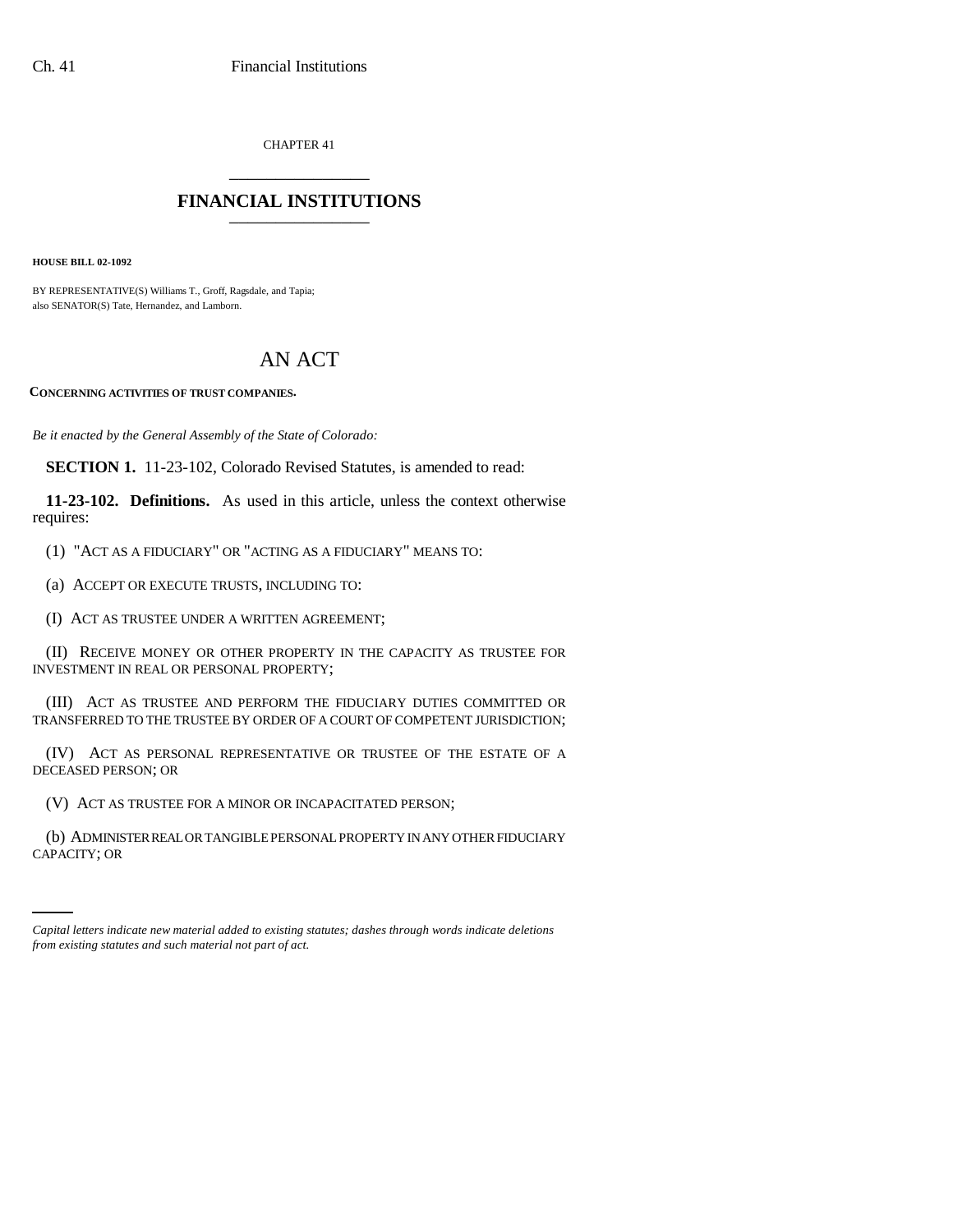(c) ACT PURSUANT TO AN ORDER OF A COURT OF COMPETENT JURISDICTION AS PERSONAL REPRESENTATIVE, EXECUTOR, OR ADMINISTRATOR OF THE ESTATE OF A DECEASED PERSON OR AS A GUARDIAN OR CONSERVATOR FOR A MINOR OR INCAPACITATED PERSON.

 $(1)$  (2) "Banking board" means the banking board created in section 11-2-102.

 $(1.5)$  (3) "Commissioner" means the state bank commissioner.

 $(2)$  (4) "Order" means all or any part of the final disposition, whether affirmative, negative, injunctive, or declaratory in form, by the banking board of any matter other than the making of regulations RULES of general application.

 $(3)$  (5) "Person" means an individual, corporation, partnership, joint venture, unincorporated association, or any other legal or commercial entity.

(6) "REPRESENTATIVE TRUST OFFICE" MEANS AN OFFICE AT WHICH A TRUST COMPANY HAS BEEN AUTHORIZED BY THE COMMISSIONER TO ENGAGE IN A TRUST BUSINESS OTHER THAN ACTING AS A FIDUCIARY.

 $(3.5)$  (7) "Savings deposit" means a deposit or account with respect to which the depositor is not required by the deposit contract, but may at any time be required by the trust company, to give written notice of an intended withdrawal not less than seven days before withdrawal is made, and that is not payable on a specified date or at the expiration of a specified time after the date of deposit, and funds deposited to the credit of, or in which any beneficial interest is held by, a corporation, association, partnership, or other organization operated for profit do not exceed one hundred fifty thousand dollars per depositor at the trust company.

 $(3.6)$  (8) "Time deposit" means a deposit that the depositor does not have a right to withdraw for a period of seven days or more from the date of deposit. A "time deposit" may be represented by a transferable or nontransferable, or a negotiable or nonnegotiable, certificate, instrument, passbook, statement, or otherwise.

 $(3.7)$  (9) "Transaction account" means a deposit or account on which the depositor or account holder is permitted to make withdrawals by a negotiable or transferable instrument, payment orders of withdrawal, telephone transfers, or other similar device for the purpose of making the payments or transfers to third persons or others DEPOSIT OR ACCOUNT THAT THE DEPOSITOR OR ACCOUNT HOLDER MAY WITHDRAW BY CHECK OR BY SIMILAR MEANS FOR PAYMENT TO THIRD PARTIES.

(10) "TRUST BUSINESS" MEANS THE HOLDING OUT BY A PERSON TO THE PUBLIC BY ADVERTISING, SOLICITATION, OR OTHER MEANS THAT THE PERSON IS AVAILABLE TO PERFORM ANY SERVICE AUTHORIZED PURSUANT TO SECTION 11-23-103, INCLUDING ACTING AS A FIDUCIARY.

 $(4)$  (11) "Trust company" means a corporation organized pursuant to and subject to regulation by the provisions of this article.

(12) "TRUST INSTITUTION" MEANS A TRUST COMPANY, A FEDERAL OR STATE CHARTERED BANK WITH TRUST POWERS, OR A TRUST COMPANY CHARTERED UNDER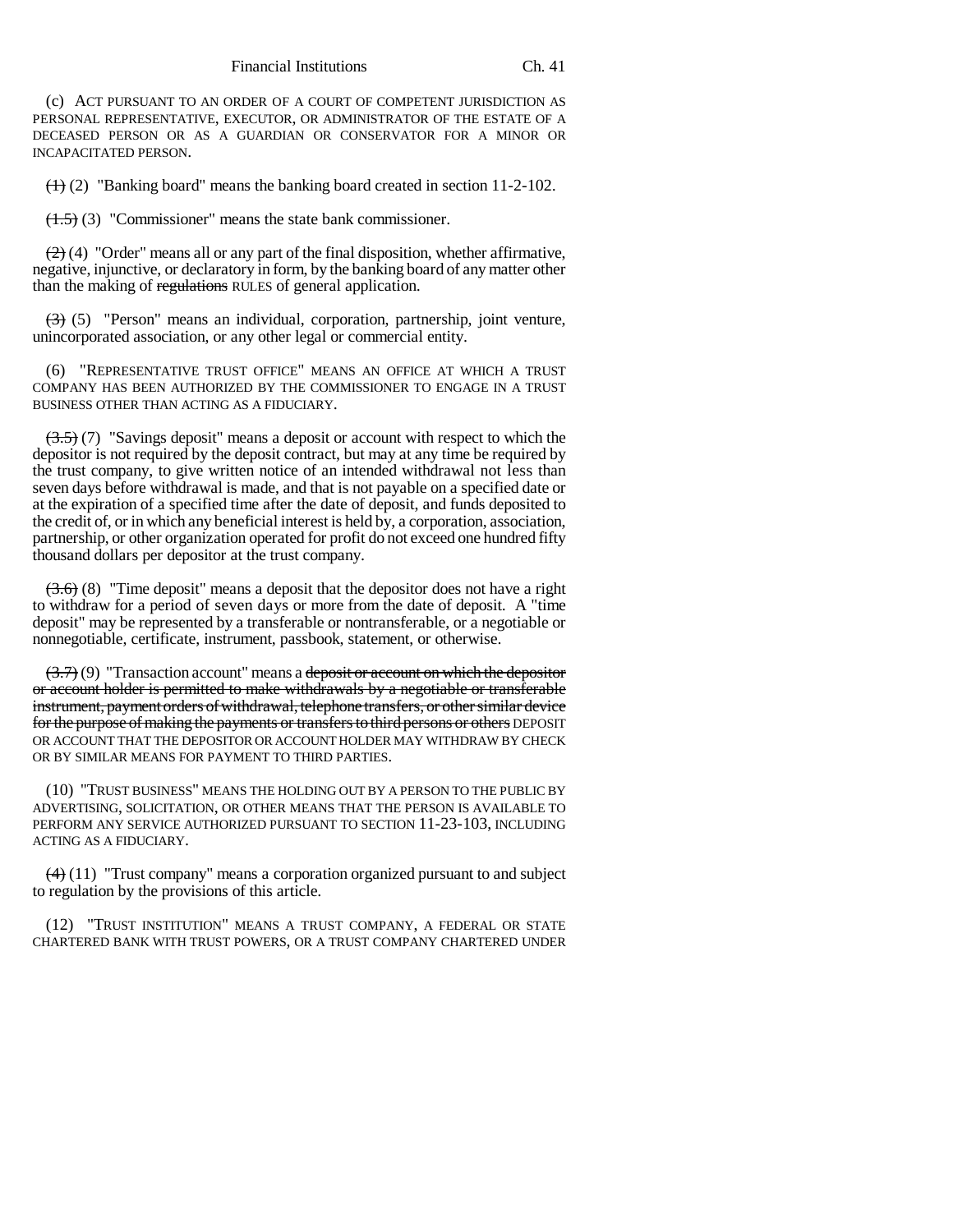## Ch. 41 Financial Institutions

THE LAWS OF ANOTHER STATE.

(13) "TRUST OFFICE" MEANS AN OFFICE, OTHER THAN THE PRINCIPAL OFFICE, AT WHICH A TRUST COMPANY IS AUTHORIZED BY THE BANKING BOARD TO ENGAGE IN THE TRUST BUSINESS AND TO ACT AS A FIDUCIARY.

**SECTION 2.** 11-23-103 (2), Colorado Revised Statutes, is amended to read:

**11-23-103. Powers of trust companies.** (2) Except for those powers specifically authorized in subsection (1) of this section AND SECTION 11-23-114, a trust company shall not have the power to conduct a banking business, receive and maintain transaction deposit accounts, nor use the word "bank" in its name.

**SECTION 3.** Article 23 of title 11, Colorado Revised Statutes, is amended BY THE ADDITION OF THE FOLLOWING NEW SECTIONS to read:

**11-23-103.2. Offices of trust companies.** (1) (a) EACH TRUST COMPANY SHALL HAVE AND CONTINUOUSLY MAINTAIN A PRINCIPAL OFFICE IN THIS STATE.

(b) EACH EXECUTIVE OFFICER AT THE PRINCIPAL OFFICE IS AN AGENT OF THE TRUST COMPANY FOR SERVICE OF PROCESS.

(c) A TRUST COMPANY MAY CHANGE ITS PRINCIPAL OFFICE TO ANY LOCATION WITHIN THIS STATE BY FILING A WRITTEN NOTICE WITH THE BANKING BOARD. THE WRITTEN NOTICE SHALL CONTAIN:

(I) THE NAME OF THE TRUST COMPANY;

(II) THE STREET ADDRESS OF ITS PRINCIPAL OFFICE BEFORE THE CHANGE;

(III) THE STREET ADDRESS TO WHICH THE PRINCIPAL OFFICE IS TO BE CHANGED; AND

(IV) A COPY OF THE RESOLUTION AUTHORIZING THE CHANGE ADOPTED BY THE BOARD OF DIRECTORS OF THE TRUST COMPANY.

(d) THE CHANGE OF PRINCIPAL OFFICE SHALL TAKE EFFECT ON THE THIRTY-FIRST DAY AFTER THE DATE THE BANKING BOARD RECEIVES THE NOTICE PURSUANT TO PARAGRAPH (c) OF THIS SUBSECTION (1), UNLESS:

(I) THE BANKING BOARD ESTABLISHES AN EARLIER OR LATER DATE; OR

(II) PRIOR TO SUCH DAY THE BANKING BOARD NOTIFIES THE TRUST COMPANY THAT THE TRUST COMPANY SHALL ESTABLISH, TO THE SATISFACTION OF THE BANKING BOARD, THAT THE RELOCATION IS CONSISTENT WITH THE ORIGINAL DETERMINATION MADE UNDER SECTION 11-23-109 FOR THE ESTABLISHMENT OF A TRUST COMPANY AT THAT LOCATION, IN WHICH EVENT THE CHANGE OF PRINCIPAL OFFICE SHALL TAKE EFFECT WHEN APPROVED BY THE COMMISSIONER.

(2) A TRUST COMPANY MAY ACT AS A FIDUCIARY AND ENGAGE IN A TRUST BUSINESS AT EACH TRUST OFFICE AS PERMITTED BY THIS ARTICLE.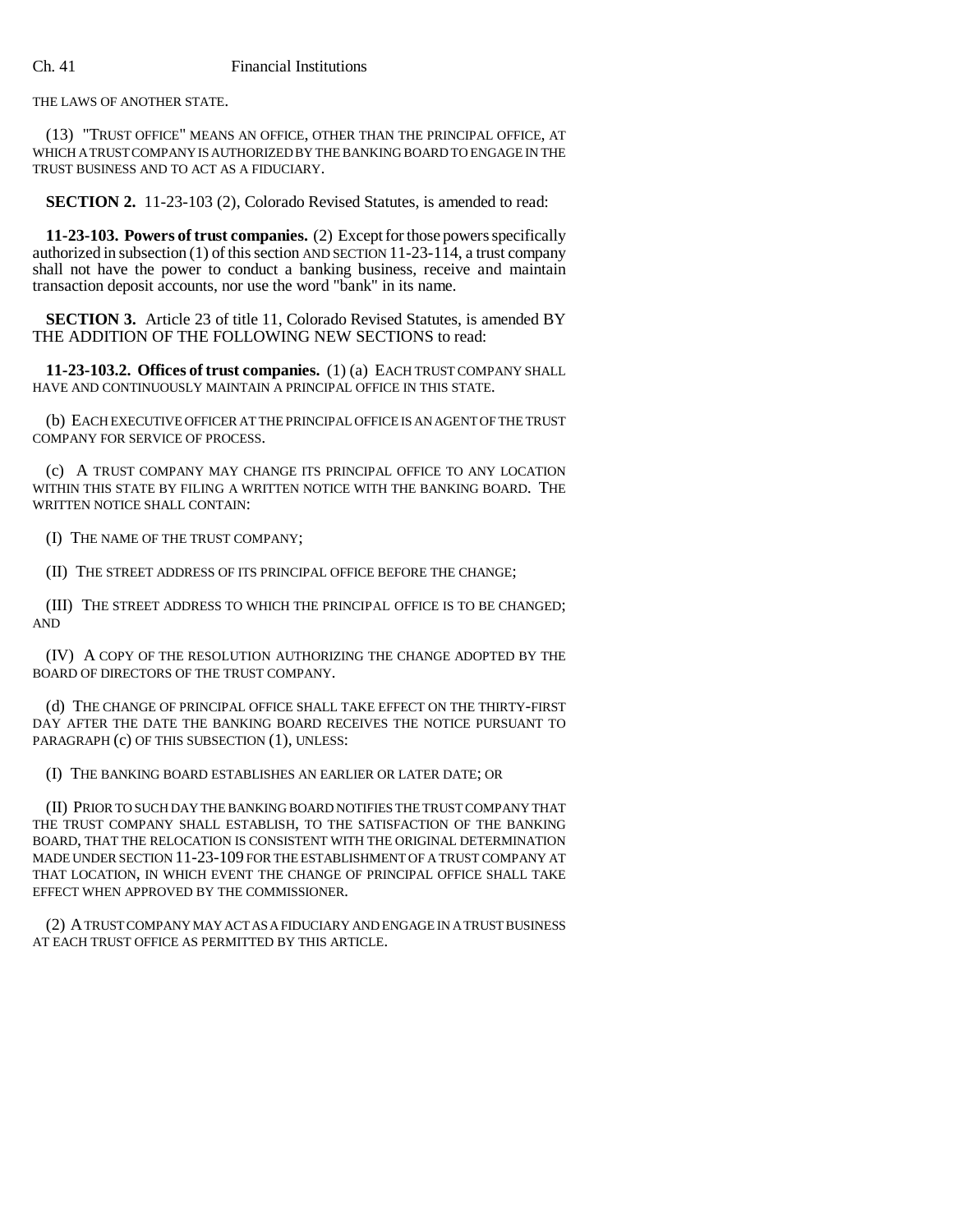(3) A TRUST COMPANY MAY NOT ACT AS A FIDUCIARY BUT MAY OTHERWISE ENGAGE IN A TRUST BUSINESS AT A REPRESENTATIVE TRUST OFFICE AS PERMITTED BY THIS ARTICLE.

(4) (a) A TRUST COMPANY MAY ESTABLISH OR ACQUIRE AND MAINTAIN TRUST OFFICES OR REPRESENTATIVE TRUST OFFICES ANYWHERE IN THIS STATE.

(b) (I) A TRUST COMPANY DESIRING TO ESTABLISH OR ACQUIRE AND MAINTAIN AN ADDITIONAL OFFICE SHALL FILE A WRITTEN NOTICE WITH THE BANKING BOARD. THE WRITTEN NOTICE SHALL CONTAIN THE FOLLOWING:

(A) THE NAME OF THE TRUST COMPANY;

(B) THE LOCATION OF THE PROPOSED ADDITIONAL OFFICE; AND

(C) INFORMATION INDICATING WHETHER THE ADDITIONAL OFFICE WILL BE A TRUST OFFICE OR A REPRESENTATIVE TRUST OFFICE.

(II) THE TRUST COMPANY SHALL ALSO FURNISH A COPY OF THE RESOLUTION AUTHORIZING THE ADDITIONAL OFFICE ADOPTED BY THE BOARD OF DIRECTORS OF THE TRUST COMPANY AND SHALL PAY THE FILING FEE, IF ANY, PRESCRIBED BY THE BANKING BOARD.

(c) THE TRUST COMPANY MAY COMMENCE BUSINESS AT THE ADDITIONAL OFFICE ON THE THIRTY-FIRST DAY AFTER THE DATE THE BANKING BOARD RECEIVES THE NOTICE, UNLESS THE BANKING BOARD SPECIFIES AN EARLIER OR LATER DATE.

(d) THE THIRTY-DAY PERIOD OF REVIEW MAY BE EXTENDED BY THE BANKING BOARD ON A DETERMINATION THAT THE WRITTEN NOTICE RAISES ISSUES THAT REQUIRE ADDITIONAL INFORMATION OR ADDITIONAL TIME FOR ANALYSIS. IF THE PERIOD OF REVIEW IS EXTENDED, THE TRUST COMPANY MAY ESTABLISH THE ADDITIONAL OFFICE ONLY ON PRIOR WRITTEN APPROVAL BY THE BANKING BOARD.

(e) THE BANKING BOARD MAY DENY APPROVAL OF THE ADDITIONAL OFFICE IF THE BANKING BOARD FINDS THAT THE TRUST COMPANY LACKS SUFFICIENT FINANCIAL RESOURCES TO UNDERTAKE THE PROPOSED EXPANSION WITHOUT ADVERSELY AFFECTING ITS SAFETY OR SOUNDNESS OR THAT ESTABLISHMENT OF THE PROPOSED OFFICE WOULD BE CONTRARY TO THE PUBLIC INTEREST.

(5) A TRUST COMPANY CHARTERED BY A STATE OTHER THAN COLORADO MAY ESTABLISH AND MAINTAIN A TRUST OFFICE OR REPRESENTATIVE TRUST OFFICE ANYWHERE IN THIS STATE IF THE ESTABLISHMENT AND OPERATION OF SUCH OFFICE IS AUTHORIZED EXPRESSLY BY RULES PROMULGATED BY THE BANKING BOARD FOR THAT PURPOSE. THE OUT-OF-STATE TRUST COMPANY MUST PROVIDE TO THE COMMISSIONER NOTICE OF ITS INTENT TO OPEN AN OFFICE AT LEAST SIXTY DAYS BEFORE OPENING SUCH OFFICE FOR BUSINESS.

**11-23-103.3. Activities not requiring a charter.** (1) NOTWITHSTANDING ANY OTHER PROVISION OF THIS ARTICLE TO THE CONTRARY, A COMPANY DOES NOT ENGAGE IN THE TRUST BUSINESS, OR IN ANY OTHER BUSINESS IN A MANNER REQUIRING A CHARTER, UNDER THIS ARTICLE OR IN AN UNAUTHORIZED TRUST ACTIVITY BY: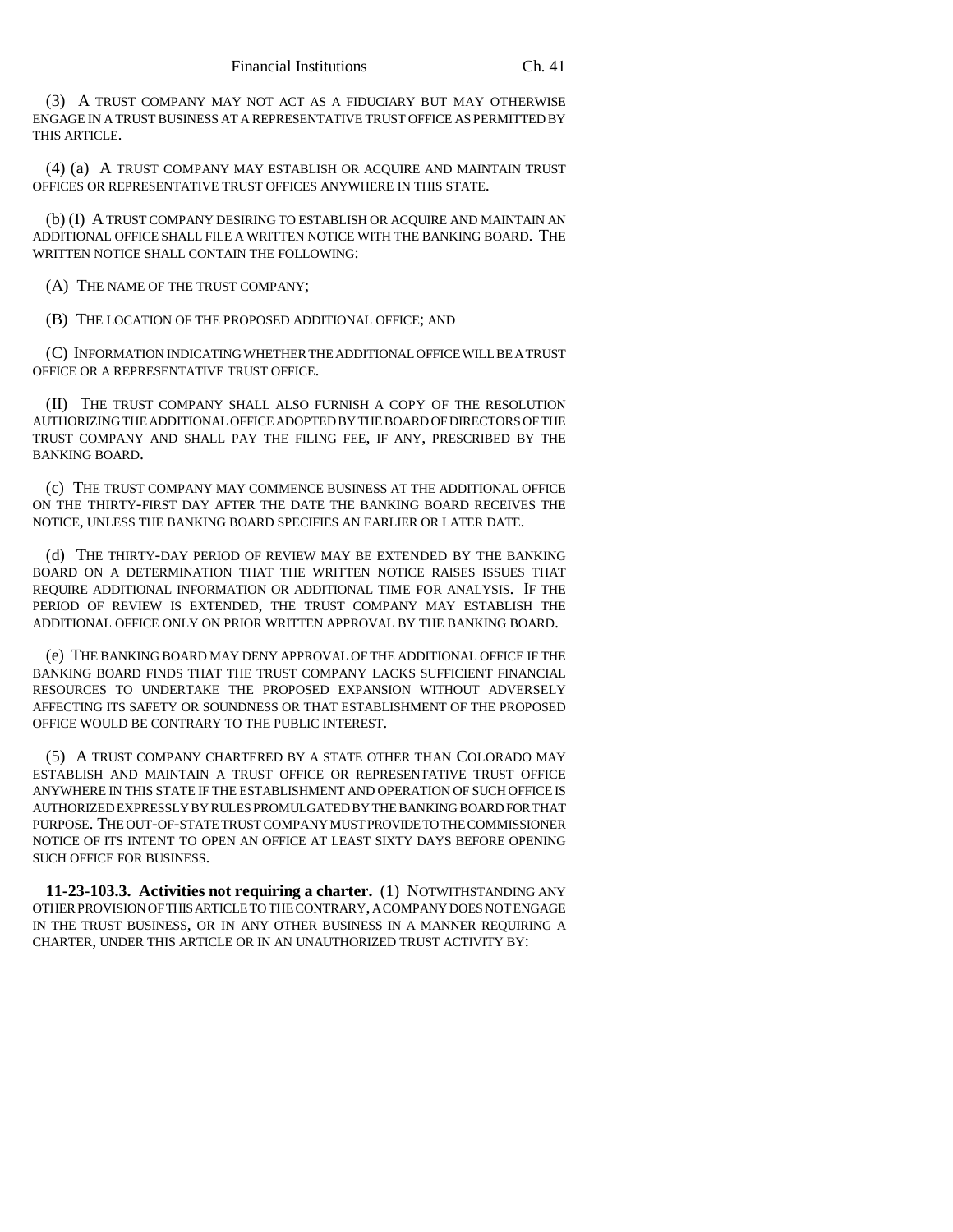(a) ACTING IN THE SCOPE OF AUTHORITY AS AN AGENT OF A TRUST INSTITUTION;

(b) RENDERING A SERVICE CUSTOMARILY PERFORMED BY AN ATTORNEY OR LAW FIRM IN A MANNER APPROVED AND AUTHORIZED BY THE COLORADO SUPREME COURT;

(c) ACTING AS TRUSTEE UNDER A DEED OF TRUST DELIVERED ONLY AS SECURITY FOR THE PAYMENT OF MONEY OR FOR THE PERFORMANCE OF ANOTHER ACT;

(d) RECEIVING AND DISTRIBUTING RENTS AND PROCEEDS OF SALE AS A LICENSED REAL ESTATE BROKER ON BEHALF OF A PRINCIPAL IN A MANNER AUTHORIZED BY THE REAL ESTATE COMMISSION PURSUANT TO ARTICLE 61 OF TITLE 12, C.R.S.;

(e) ENGAGING IN A SECURITIES TRANSACTION OR PROVIDING AN INVESTMENT ADVISORY SERVICE AS A LICENSED AND REGISTERED BROKER-DEALER, INVESTMENT ADVISOR, OR REGISTERED REPRESENTATIVE OF AN INVESTMENT ADVISOR, IF THE ACTIVITY IS REGULATED BY THE SECURITIES COMMISSIONER OR THE FEDERAL SECURITIES AND EXCHANGE COMMISSION;

(f) ENGAGING IN THE SALE AND ADMINISTRATION OF AN INSURANCE PRODUCT AS AN INSURANCE COMPANY OR AGENT LICENSED BY THE DIVISION OF INSURANCE TO THE EXTENT THAT THE ACTIVITY IS REGULATED BY THE DIVISION OF INSURANCE;

(g) ACTING AS TRUSTEE FOR A PUBLIC, PRIVATE, OR INDEPENDENT INSTITUTION OF HIGHER EDUCATION OR A UNIVERSITY SYSTEM, INCLUDING AN INSTITUTION OF HIGHER EDUCATION'S OR UNIVERSITY SYSTEM'S AFFILIATED FOUNDATIONS OR CORPORATIONS, WITH RESPECT TO ENDOWMENT FUNDS OR OTHER FUNDS OWNED, CONTROLLED, PROVIDED TO, OR OTHERWISE MADE AVAILABLE TO SUCH INSTITUTION OR SYSTEM WITH RESPECT TO ITS EDUCATIONAL OR RESEARCH PURPOSES;

(h) RENDERING SERVICES CUSTOMARILY PERFORMED BY A CERTIFIED PUBLIC ACCOUNTANT IN A MANNER AUTHORIZED BY ARTICLE 2 OF TITLE 12, C.R.S.;

(i) IF THE COMPANY IS A TRUST INSTITUTION AND IS NOT OTHERWISE PROHIBITED FROM ENGAGING IN A TRUST BUSINESS IN THIS STATE:

(I) MARKETING OR SOLICITING IN THIS STATE THROUGH THE MAILS, TELEPHONE, ANY ELECTRONIC MEANS, OR IN PERSON WITH RESPECT TO ACTING OR PROPOSING TO ACT AS A FIDUCIARY OUTSIDE OF THIS STATE;

(II) DELIVERING MONEY OR OTHER INTANGIBLE ASSETS AND RECEIVING THE MONEY OR OTHER INTANGIBLE ASSETS FROM A CLIENT OR OTHER PERSON IN THIS STATE; OR

(III) ACCEPTING OR EXECUTING OUTSIDE OF THIS STATE A TRUST OF ANY CLIENT OR OTHERWISE ACTING AS A FIDUCIARY OUTSIDE OF THIS STATE FOR ANY CLIENT.

**11-23-103.7. Transactions with affiliates.** (1) UNLESS OTHERWISE PROHIBITED BY LAW, A TRUST COMPANY AND ITS AFFILIATES MAY ENGAGE IN ANY OF THE TRANSACTIONS DESCRIBED IN SUBSECTION (2) OF THIS SECTION IF SUCH TRANSACTIONS ARE EITHER: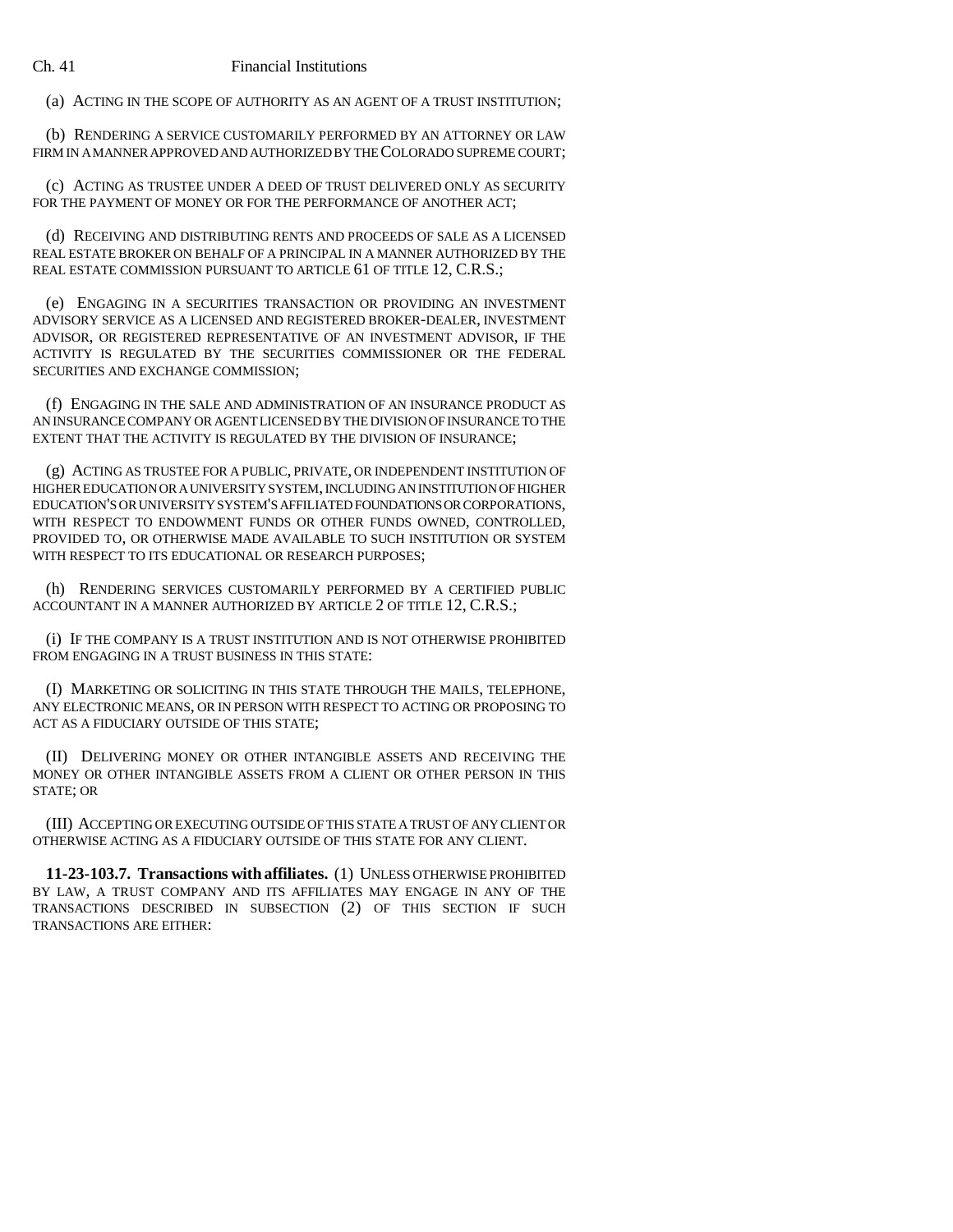(a) ON TERMS AND UNDER CIRCUMSTANCES, INCLUDING CREDIT STANDARDS, THAT ARE SUBSTANTIALLY THE SAME, OR AT LEAST AS FAVORABLE TO SUCH TRUST COMPANY OR ITS SUBSIDIARY, AS THOSE PREVAILING AT THE TIME FOR COMPARABLE TRANSACTIONS WITH OR INVOLVING NONAFFILIATED COMPANIES; OR

(b) IN THE ABSENCE OF COMPARABLE TRANSACTIONS, ON TERMS AND UNDER CIRCUMSTANCES, INCLUDING CREDIT STANDARDS, THAT IN GOOD FAITH WOULD BE OFFERED TO, OR WOULD APPLY TO, NONAFFILIATED COMPANIES.

(2) **Transactions covered.** SUBSECTION (1) OF THIS SECTION SHALL APPLY TO THE FOLLOWING:

(a) A PURCHASE OF, OR AN INVESTMENT IN, SECURITIES ISSUED BY THE AFFILIATE;

(b) A PURCHASE OF ASSETS, INCLUDING ASSETS SUBJECT TO AN AGREEMENT TO REPURCHASE, FROM THE AFFILIATE;

(c) THE ACCEPTANCE OF SECURITIES ISSUED BY THE AFFILIATE AS COLLATERAL SECURITY FOR A LOAN OR EXTENSION OF CREDIT TO ANY PERSON OR COMPANY;

(d) THE SALE OF SECURITIES OR OTHER ASSETS TO AN AFFILIATE, INCLUDING ASSETS SUBJECT TO AN AGREEMENT TO REPURCHASE;

(e) THE PAYMENT OF MONEY OR THE FURNISHING OF SERVICES TO AN AFFILIATE UNDER CONTRACT, LEASE, OR OTHERWISE;

(f) ANY TRANSACTION IN WHICH AN AFFILIATE ACTS AS AN AGENT OR BROKER OR RECEIVES A FEE FOR ITS SERVICES FOR THE TRUST COMPANY OR FOR ANY OTHER PERSON; AND

(g) ANY TRANSACTION OR SERIES OF TRANSACTIONS WITH A THIRD PARTY INCLUDING THOSE IN WHICH AN AFFILIATE HAS A FINANCIAL INTEREST IN THE THIRD PARTY OR IS A PARTICIPANT IN SUCH TRANSACTION OR SERIES OF TRANSACTIONS.

(3) (a) A COMPANY OR SHAREHOLDER SHALL BE DEEMED TO HAVE CONTROL OVER ANOTHER COMPANY IF SUCH COMPANY OR SHAREHOLDER:

(I) DIRECTLY OR INDIRECTLY, OR ACTING THROUGH ONE OR MORE OTHER PERSONS, OWNS, CONTROLS, OR HAS POWER TO VOTE TWENTY-FIVE PERCENT OR MORE OF ANY CLASS OF VOTING SECURITIES OF THE OTHER COMPANY; OR

(II) CONTROLS IN ANY MANNER THE ELECTION OF A MAJORITY OF THE DIRECTORS OR TRUSTEES OF THE OTHER COMPANY.

(b) NOTWITHSTANDING ANY OTHER PROVISION OF THIS SECTION, NO COMPANY SHALL BE DEEMED TO OWN OR CONTROL ANOTHER COMPANY BY VIRTUE OF ITS OWNERSHIP OR CONTROL OF SHARES IN A FIDUCIARY CAPACITY OR IF THE COMPANY OWNING OR CONTROLLING SUCH SHARES IS A BUSINESS TRUST.

(4) THE BANKING BOARD MAY PROMULGATE RULES TO EXEMPT TRANSACTIONS OR RELATIONSHIPS FROM THE REQUIREMENTS OF THIS SECTION IF THE BANKING BOARD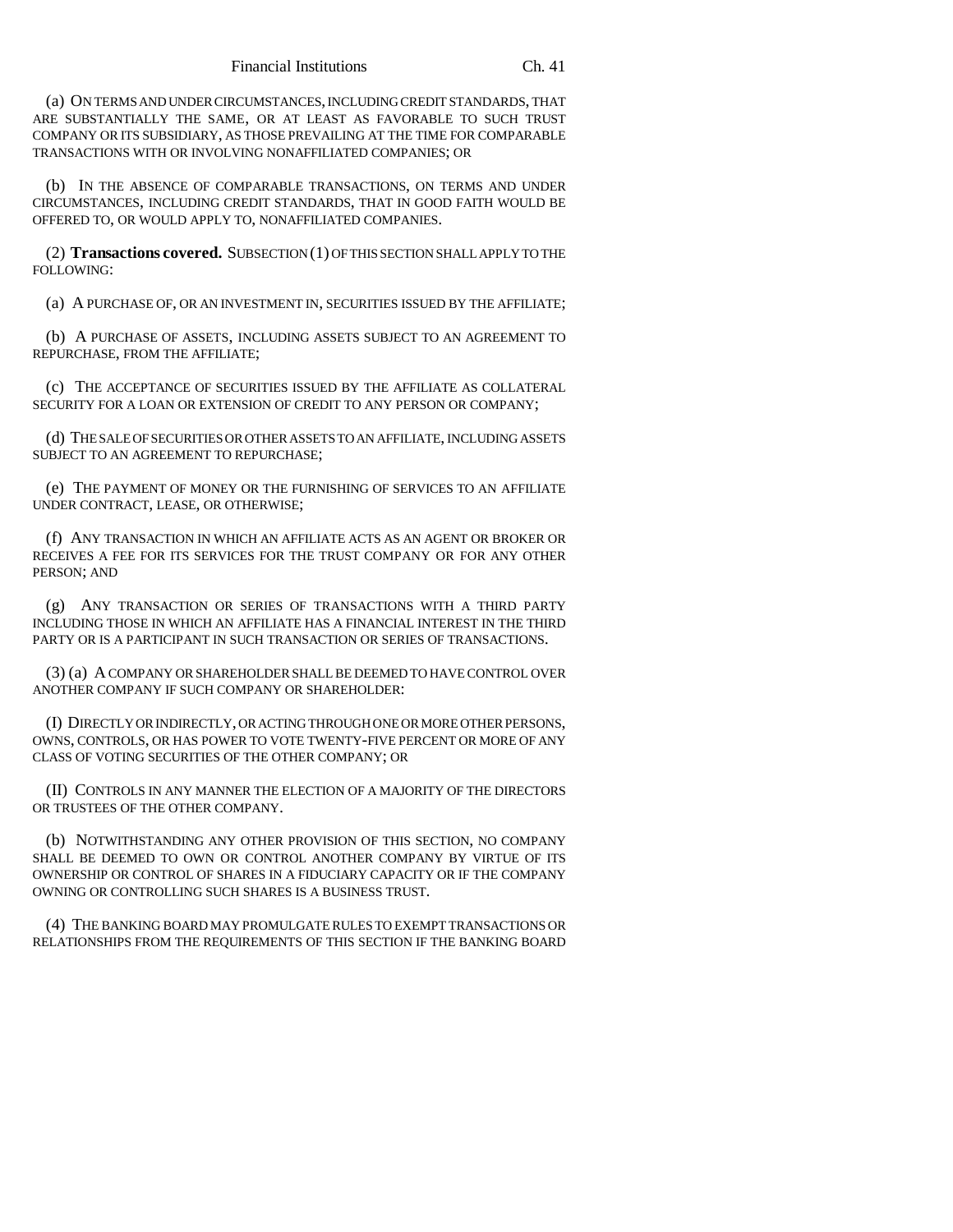FINDS SUCH EXEMPTIONS ARE IN THE PUBLIC INTEREST AND CONSISTENT WITH THE PURPOSES OF THIS SECTION.

(5) AS USED IN THIS SECTION, UNLESS THE CONTEXT OTHERWISE REQUIRES:

(a) (I) "AFFILIATE" WITH RESPECT TO A TRUST COMPANY MEANS:

(A) ANY COMPANY THAT CONTROLS THE TRUST COMPANY AND ANY OTHER COMPANY THAT IS CONTROLLED BY THE COMPANY THAT CONTROLS THE TRUST COMPANY;

(B) ANY COMPANY THAT IS CONTROLLED, DIRECTLY OR INDIRECTLY, BY A TRUST OR OTHERWISE, BY OR FOR THE BENEFIT OF SHAREHOLDERS WHO BENEFICIALLY OR OTHERWISE CONTROL, DIRECTLY OR INDIRECTLY, BY TRUST OR OTHERWISE, THE TRUST COMPANY OR ANY COMPANY THAT CONTROLS THE TRUST COMPANY;

(C) ANY COMPANY IN WHICH A MAJORITY OF ITS DIRECTORS OR TRUSTEES CONSTITUTE A MAJORITY OF THE PERSONS HOLDING ANY SUCH OFFICE WITH THE TRUST COMPANY OR ANY COMPANY THAT CONTROLS THE TRUST COMPANY;

(D) ANY COMPANY, INCLUDING A REAL ESTATE INVESTMENT TRUST, THAT IS SPONSORED AND ADVISED ON A CONTRACTUAL BASIS BY THE TRUST COMPANY OR ANY SUBSIDIARY OR AFFILIATE OF THE TRUST COMPANY; AND

(E) ANY INVESTMENT COMPANY WITH RESPECT TO WHICH A TRUST COMPANY OR ANY AFFILIATE THEREOF IS AN INVESTMENT ADVISOR AS DEFINED IN 15 U.S.C. SEC. 80a-2 (a) (20).

(II) "AFFILIATE" WITH RESPECT TO A TRUST COMPANY DOES NOT INCLUDE:

(A) ANY COMPANY THAT IS A SUBSIDIARY OF A TRUST COMPANY; AND

(B) ANY COMPANY ENGAGED SOLELY IN HOLDING THE PREMISES OF THE TRUST COMPANY.

(b) "COMPANY" MEANS A CORPORATION, PARTNERSHIP, BUSINESS TRUST, ASSOCIATION, OR SIMILAR ORGANIZATION AND, UNLESS SPECIFICALLY EXCLUDED, THE TERM "COMPANY" INCLUDES A "TRUST COMPANY" AND A "BANK".

(c) "SECURITIES" SHALL HAVE THE SAME MEANING AS SET FORTH IN SECTION 11-51-201 (17).

**SECTION 4.** 11-23-103.5, Colorado Revised Statutes, is amended to read:

**11-23-103.5.** Federal deposit insurance required. (1) On or after December 31, 1990, No trust company may accept or hold savings deposits, time deposits, or certificates of deposit pursuant to section 11-23-103 (1) (d) unless such deposits are insured by the federal deposit insurance corporation or its successor.

(2) A trust company, accepting deposits on July 1, 1989, shall apply to the federal deposit insurance corporation or its successor for deposit insurance not later than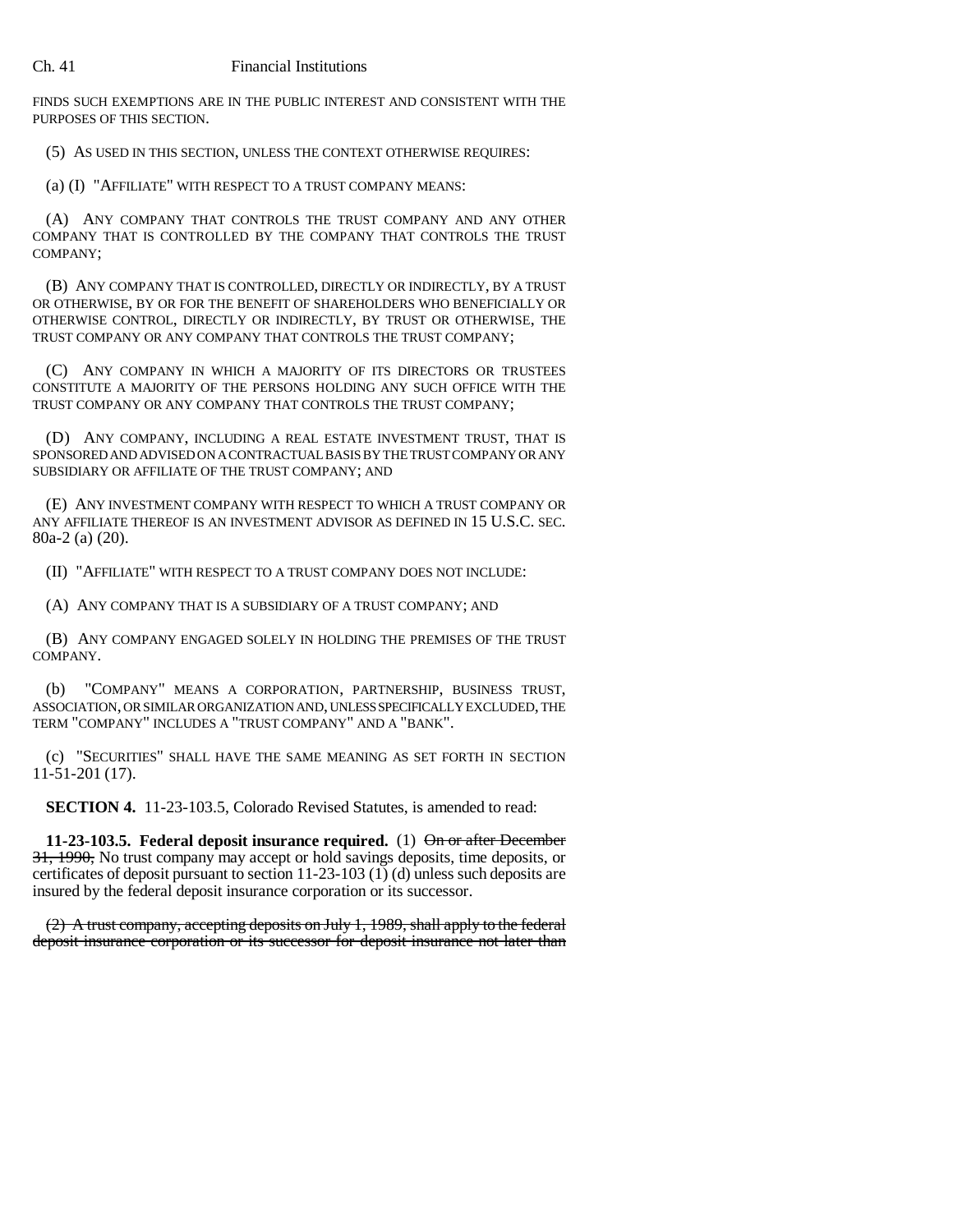Financial Institutions Ch. 41

December 1, 1989. If a trust company does not apply to the federal deposit insurance corporation or its successor for deposit insurance by December 31, 1989, it shall not accept any savings deposits, time deposits, or certificates of deposit after December  $31, 1989.$ 

(3) Upon written application to the banking board on or before September 30, 1990, showing good cause, the banking board may grant to a trust company an extension of time, not to exceed twelve months from December 31, 1990, to obtain deposit insurance from the federal deposit insurance corporation or its successor.

 $(4)$  (2) Each trust company shall immediately give notice to the banking board when it has applied to the federal deposit insurance corporation or its successor for deposit insurance and, thereafter, shall give bi-monthly reports on the status of its application for deposit insurance to the banking board until final disposition of the application is made.

(5) A trust company that does not have its deposits insured by the federal deposit insurance corporation or its successor on December 31, 1990, shall, except when an extension is granted by the banking board pursuant to subsection (3) of this section, immediately return all savings deposits, time deposits, and certificates of deposit to its depositors without an early withdrawal penalty.

**SECTION 5.** 11-23-110, Colorado Revised Statutes, is amended BY THE ADDITION OF A NEW SUBSECTION to read:

**11-23-110. Investments.** (3.5) A TRUST COMPANY MAY ACQUIRE OR RETAIN AN EQUITY INVESTMENT IN A SUBSIDIARY OF WHICH THE TRUST COMPANY IS THE MAJORITY OWNER, SO LONG AS THE SUBSIDIARY IS ENGAGED IN ACTIVITIES THAT ARE ALLOWED PURSUANT TO THIS ARTICLE.

**SECTION 6.** 11-23-114, Colorado Revised Statutes, is amended to read:

**11-23-114. Extensions of credit.** (1) A trust company shall not make a loan to its officers or directors unless the loan is adequately secured. Any loan in excess of seven thousand five hundred dollars shall be approved by the banking board ANY LOANS OR EXTENSIONS OF CREDIT EXCEPT AS PROVIDED IN SUBSECTION (2) OF THIS SECTION.

(2) A TRUST COMPANY MAY:

(a) MAKE A LOAN OR EXTEND CREDIT TO ITS OFFICERS, DIRECTORS, AND EMPLOYEES IF SUCH LOAN OR CREDIT IS ADEQUATELY SECURED AND DOES NOT INVOLVE MORE THAN THE NORMAL RISK OF DEFAULT OR PRESENT OTHER UNFAVORABLE FEATURES. ANY LOAN OR EXTENSION OF CREDIT IN EXCESS OF TWENTY-FIVE THOUSAND DOLLARS SHALL BE SUBJECT TO PRIOR APPROVAL BY THE BANKING BOARD.

(b) ESTABLISH WITH ONE OR MORE BROKER-DEALERS MARGIN ACCOUNTS IN ITS NAME AS FIDUCIARY OR CUSTODIAN FOR THE BENEFIT OF THE OWNERS OR BENEFICIARIES OF SUCH ACCOUNTS.